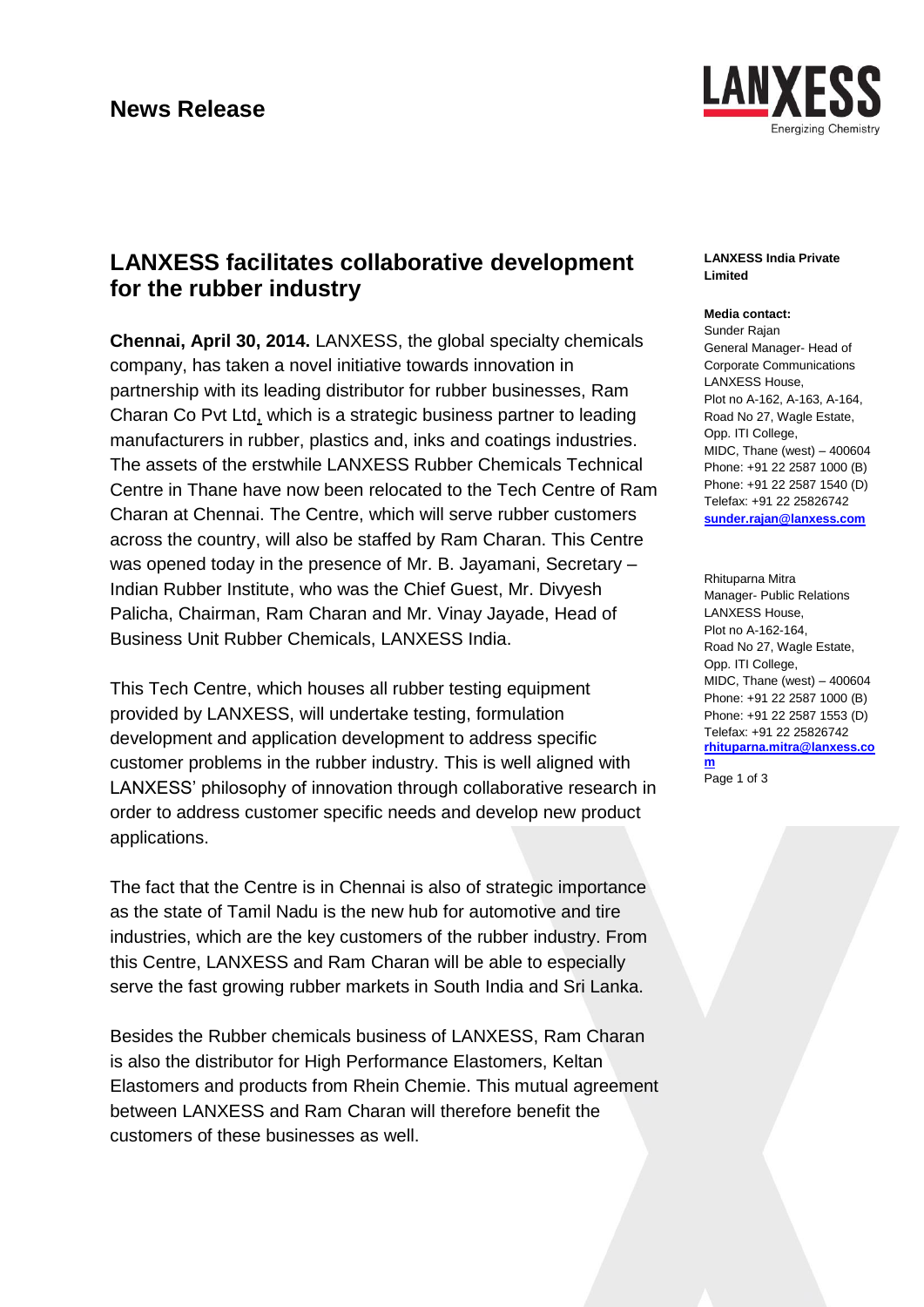## **News Release**



On the occasion of the opening of this Centre, Vinay Jayade, Head of Rubber Chemicals, LANXESS India said, "Ram Charan has been a major distributor in India and has been a partner in serving our customers. We are happy to now further collaborate with them to address specific customer requirements with new solutions. We are confident that this new initiative will strengthen our commitment to rubber customers in India."

"LANXESS is the largest player in the synthetic rubber and rubber chemicals market and being able to support innovation in cooperation with a world class company is a matter of privilege for us. This mutually beneficial agreement will help us cater to the rubber customers even better", added Mr. G. Kanthasami, General Manager – Technical Services, Ram Charan.

LANXESS is a leading specialty chemicals company with sales of EUR 8.3 billion in 2013 and roughly 17,300 employees in 31 countries. The company is currently represented at 52 production sites worldwide. The core business of LANXESS is the development, manufacturing and marketing of plastics, rubber, intermediates and specialty chemicals. LANXESS is a member of the leading sustainability indices Dow Jones Sustainability Index (DJSI) World and FTSE4Good as well as the Carbon Disclosure Leadership Index (CDLI).

### **Forward-Looking Statements**

This news release may contain forward-looking statements based on current assumptions and forecasts made by LANXESS AG management. Various known and unknown risks, uncertainties and other factors could lead to material differences between the actual future results, financial situation, development or performance of the company and the estimates given here. The company assumes no liability whatsoever to update these forward-looking statements or to conform them to future events or developments.

#### **Information for editors:**

All LANXESS news releases and their accompanying photos can be found at [http://press.lanxess.com.](http://press.lanxess.com/) Recent photos of the Board of Management and other LANXESS image material are available at [http://photos.lanxess.com.](http://photos.lanxess.com/) The latest TV footage, audiofiles and podcasts can be found a[t http://multimedia.lanxess.com.](http://multimedia.lanxess.com/)

You can find further information concerning LANXESS chemistry in our WebMagazine at [http://webmagazine.lanxess.com.](http://webmagazine.lanxess.com/)

**Follow us** on Facebook, Instagram, Linkedin, Twitter, YouTube and Xing:

<http://www.facebook.com/LANXESS>

## **LANXESS India Private Limited**

## **Media contact:**

Sunder Rajan General Manager- Head of Corporate Communications LANXESS House, Plot no A-162, A-163, A-164, Road No 27, Wagle Estate, Opp. ITI College, MIDC, Thane (west) – 400604 Phone: +91 22 2587 1000 (B) Phone: +91 22 2587 1540 (D) Telefax: +91 22 25826742 **[sunder.rajan@lanxess.com](mailto:sunder.rajan@lanxess.com)**

Rhituparna Mitra Manager- Public Relations LANXESS House, Plot no A-162-164, Road No 27, Wagle Estate, Opp. ITI College, MIDC, Thane (west) – 400604 Phone: +91 22 2587 1000 (B) Phone: +91 22 2587 1553 (D) Telefax: +91 22 25826742 **[rhituparna.mitra@lanxess.co](mailto:sunder.rajan@lanxess.com) [m](mailto:sunder.rajan@lanxess.com)**

Page 2 of 3